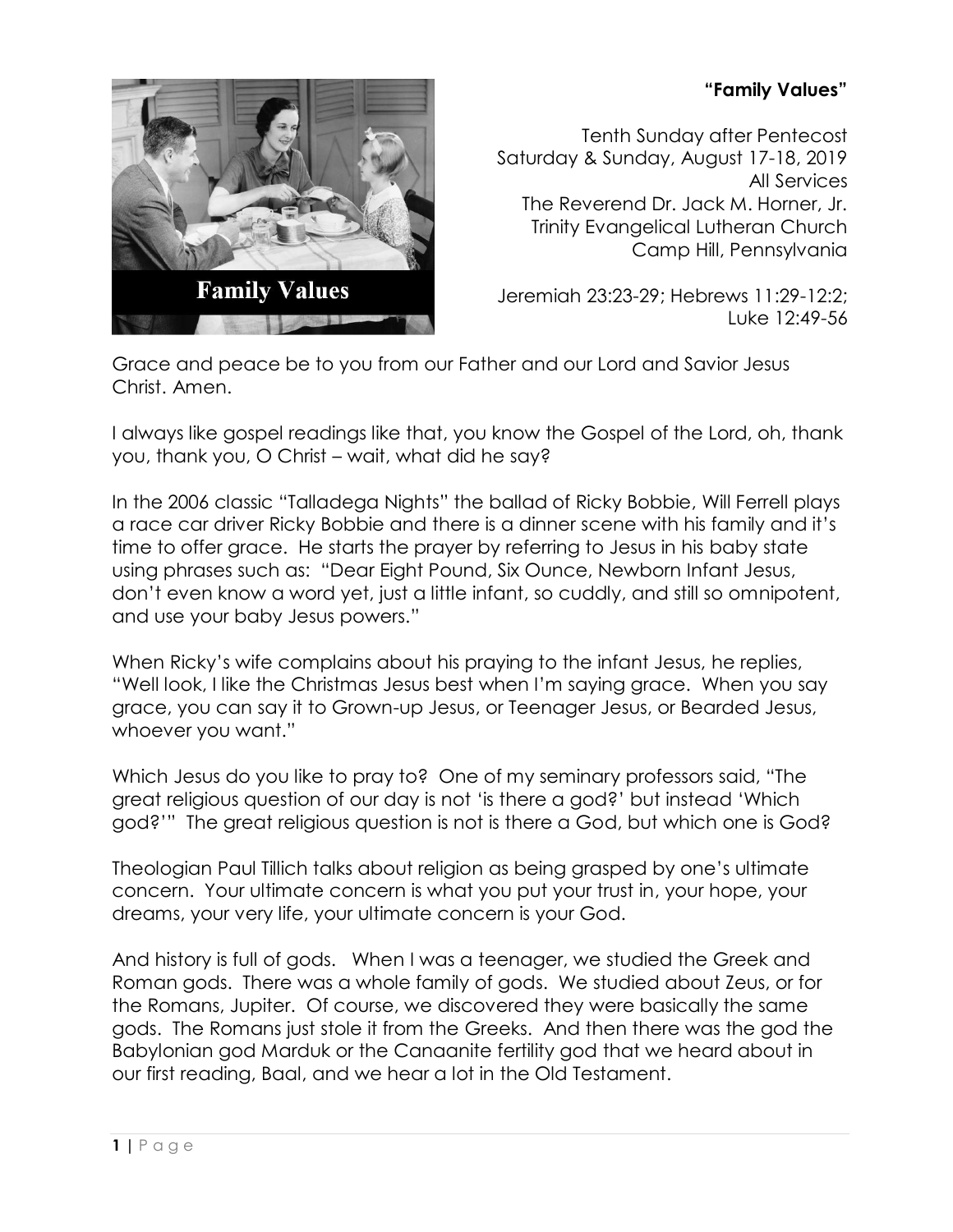Yes, history is full of gods. Even when we say that we are not following any god, even "secular religions" have their own god. The environmentalists have Mother Nature, the Capitalists have the Invisible Hand, Nazi Germany had Volk and Blut (people and blood), and the communism had the Party. Not everybody, just really the party leaders.

All of them via for our ultimate concern. And with so many to choose from it's easy for us to relativize this. You know, your god is good for you and my god is good for me. As long as we all believe in something.

But what if your god happens to be Molock, a name of a Canaanite deity associated with child sacrifice. Or perhaps some of the Mayan gods that I learned about when I was down in Guatemala. The Mayans when they captured warriors from other tribes would have them play a game called Pok-a-Tok. Players were not allowed to use their hands or their feet, only their head, shoulders, elbows and wrists as they try to loft a ball through a stone hoop. The losing team was often sacrificed to the sun god.

You might say that one religion's heaven is another religion's hell.

In the Hebrew Bible, God has a name *Yahweh, Elohim, Adonai*, the basic jest of all of those is that he is the Lord and the God of all.

In the New Testament, God's purpose for all humanity is revealed in the person of Jesus Christ. And there he brings forgiveness, and grace, and love, and mercy and healing. But, before we get all lovey dovey and want to give each other a big group hug, the gospel writer Luke also adds, and *division.* "Do you think that I have come to bring peace on the earth? No, I tell you, but rather division! 52For five in one household will be divided, three against two and two against three; <sup>53</sup> they will be divided: father against son and son against father, mother against daughter and daughter against mother, mother-in-law against her daughter-inlaw and daughter-in-law against mother-in-law." (Last's the only one that seems to make sense to me)

Luke paints an interesting picture for us. A challenging picture. We want peace and love in our homes and our world. Christ after all is the Prince of Peace. What he is saying is that coming into the world may bring tension and ultimately division, and not peace.

Perhaps Jesus is recognizing that divisions are often at work in our world. For example, you can't root for the Steelers and the Ravens. It's just not done. Or the Yankees and the Red Sox, or Microsoft and Apple, or Miley and Liam. I read the news!

Today we are divided over so many things, politics, values, lifestyles, culture, ethnicity. We want our churches to be places of love and humanity and we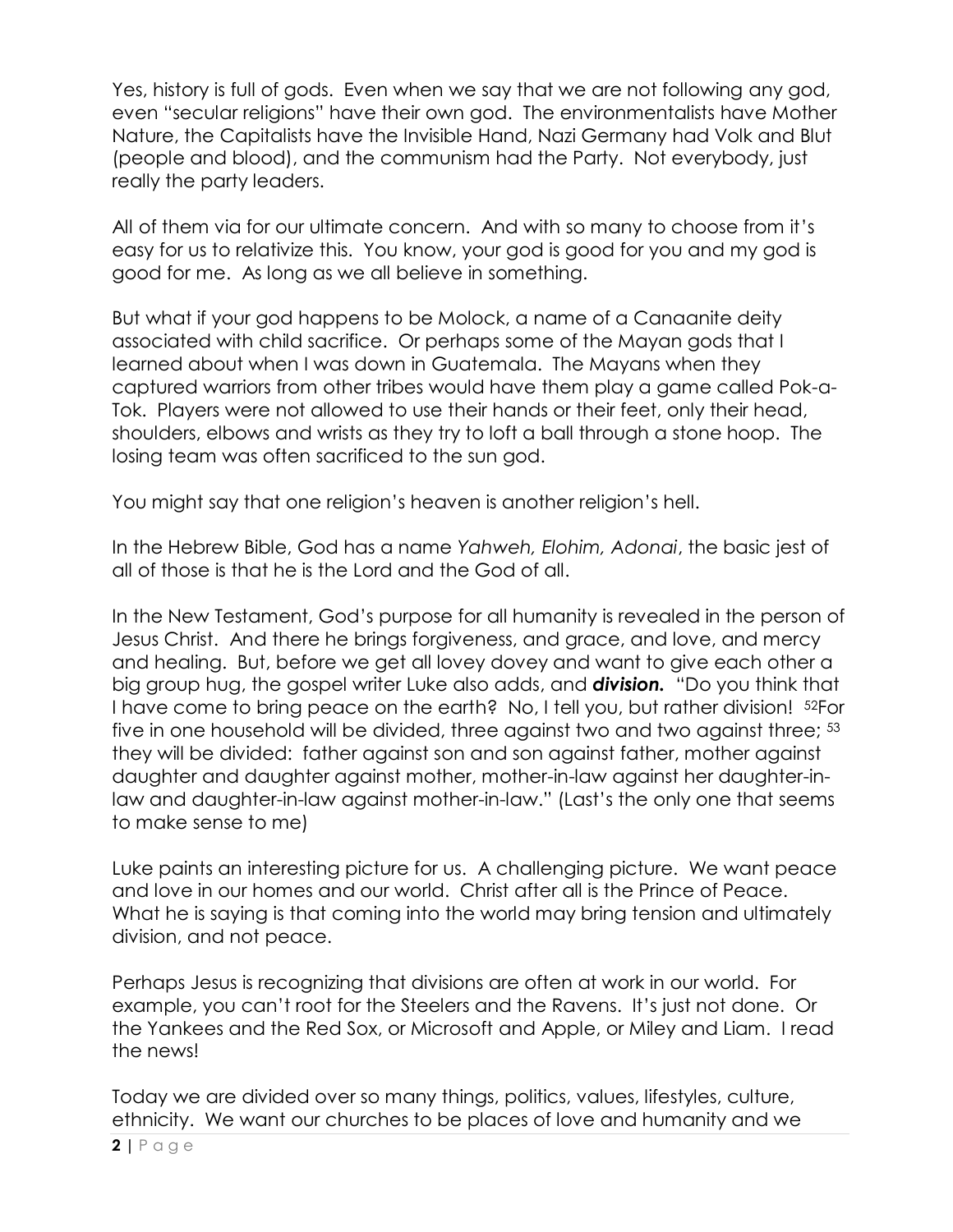want places of love and unity. We wish that we could all just get along. Jesus teaches us love and forgiveness that is to be sure, and it's important for us to strive for that in society that is divided by so many things. But Jesus is also lifting up values that may bring, just may bring division.

Commitment to Jesus and to his Way of life may create tension and anxiety in God's family. The very act of commitment may bring division. Taking a stand for God and for his purposes.

Some people want to be uncommitted. They don't like the idea of giving their heart, their time, their energy, their money to a cause or to relationships or to a belief. Commitment after all can be scary. When we are committed to something, we're somewhat vulnerable. We are offering our time and our effort, commitment takes discipline. It requires sacrifice. Its focus is on that clear vision that God has in store for each one of us.

And Jesus is warning about the cost, but also inviting his disciples into that deeper level of commitment. Valuing the life that he offers to the world.

Lutheran pastor Dietrich Bonhoeffer author of the *Cost of Discipleship* in 1937 during the Nazi rise to absolute power in Germany wrote that the proper understanding of God's grace required a proper understanding of the commitment necessary. A commitment to that response of grace by Christian followers of Jesus.

He writes, "Cheap grace is the preaching of forgiveness without requiring repentance, baptism without church discipline, Communion without confession, absolution without personal confession. Cheap grace is grace without discipleship, grace without the cross, grace without Jesus Christ, living and incarnate."

Both Bonhoeffer and Jesus in Luke are saying that it's time for us to get serious, become serious as a family of God and give Christ the commitment that is necessary!

Yes, Jesus is our friend, but he's also our Lord, our leader and even our provocateur. We owe him our life and for him we gladly give our life in worship, prayer, and praise. We connect with God and others, and offer our time, talents and treasures to serve God and neighbor.

He brings us into his family and challenges us to be the very best versions of ourselves that we can be no matter what the cost may be until his kingdom comes and his will is done on earth as it is in heaven. Amen.